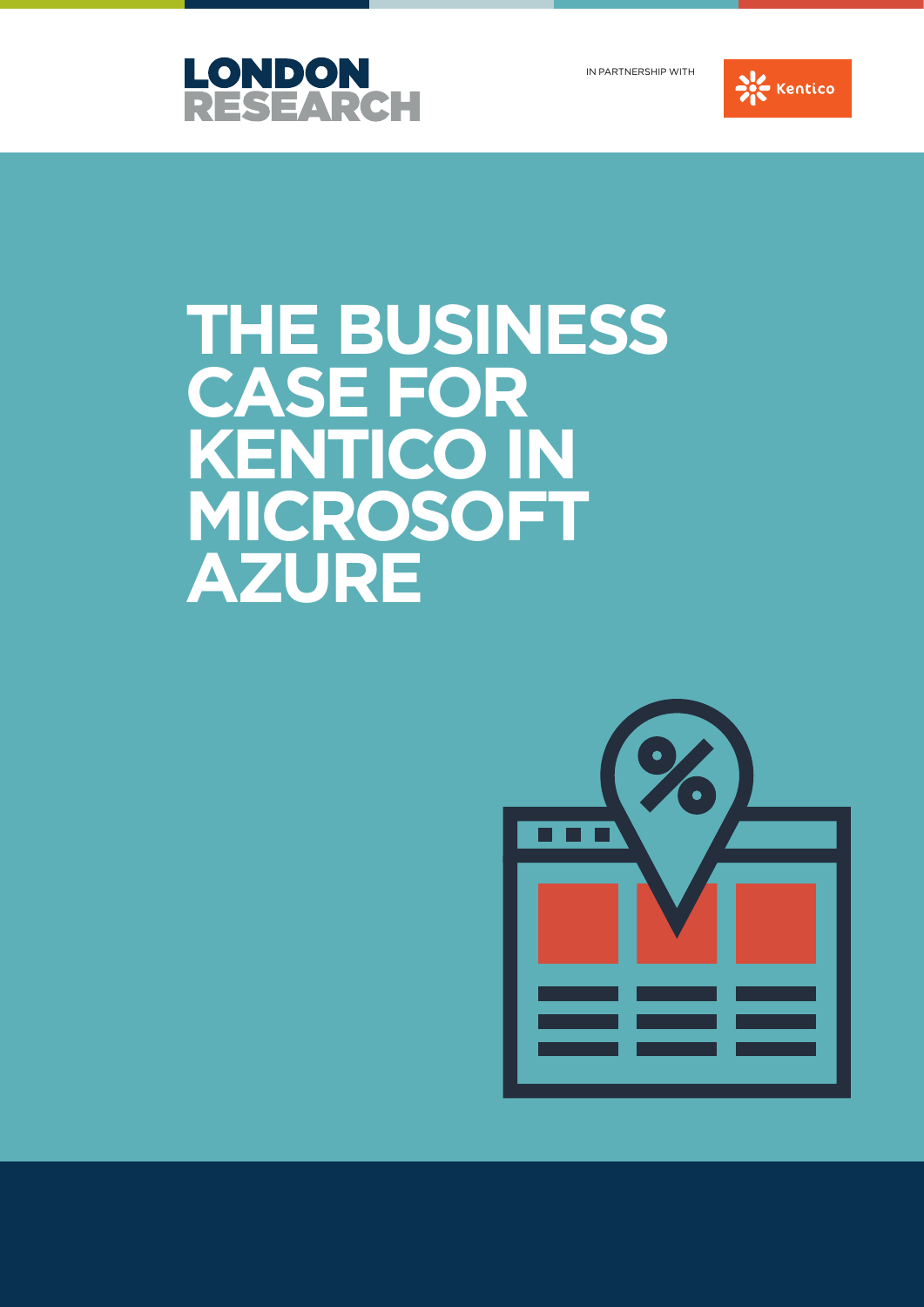#### **CONTENTS**

| Foreword by Kentico Software                                                       | 3              |
|------------------------------------------------------------------------------------|----------------|
| <b>Executive Summary</b>                                                           | $\overline{4}$ |
| <b>Introduction</b>                                                                | 5              |
| 2. Analysis of Benefits                                                            | 6              |
| a. Ease of Installation                                                            | 6              |
| b. Ease of Updating                                                                | 7              |
| <b>Operational Benefits</b><br>$C_{1}$                                             | 8              |
| d. Future-Proofing the Business                                                    | 9              |
| 3. Case Study - The E-commerce Arm of a Major UK Retailer of CDs, Games, and Books | 10             |
| 4. Conclusions                                                                     | 11             |

#### KENTICO **SOFTWARE**

Kentico Software is the leading provider of digital experience and content management solutions. Kentico's award-winning products include Kentico, the all-in-one digital experience platform for web content management, e-commerce, and online marketing, and Kentico Cloud, the comprehensive cloud-first headless CMS and content-as-a-service platform.

Kentico is trusted by a network of more than 1,000 partners across 80 countries, serving customers including Twinings, Ingram Micro, and Hyundai. Established for 15 years, Kentico is a profitable and growing technology company with offices in the United States, United Kingdom, the Czech Republic, the Netherlands, Australia, and Singapore.

In 2011, Kentico became the first CMS to be certified for Microsoft Azure.

For more information, visit https://www.kentico.com.



ABOUT THE AUTHOR

#### Michael Nutley Digital Media and Marketing Journalist

Michael is a London Research writer specializing in digital media and marketing. He was head of content for London Research sister company Digital Doughnut between 2012 and 2016, and during that time edited the European channel of Adobe's CMO.com website. Before that he was editor of New Media Age, the UK's leading news publication for interactive business from 2000 to 2007, and its editor-in-chief from 2007 to 2011. He has written widely about the sector, is a regular speaker in the media and on the conference circuit, and has lectured on the future of advertising and publishing at the London College of Communications.





All rights reserved. No part of this publication may be reproduced or transmitted in any form or by any means, electronic or mechanical, including photocopy, recording or any information storage and retrieval system, without prior permission in writing from the publisher.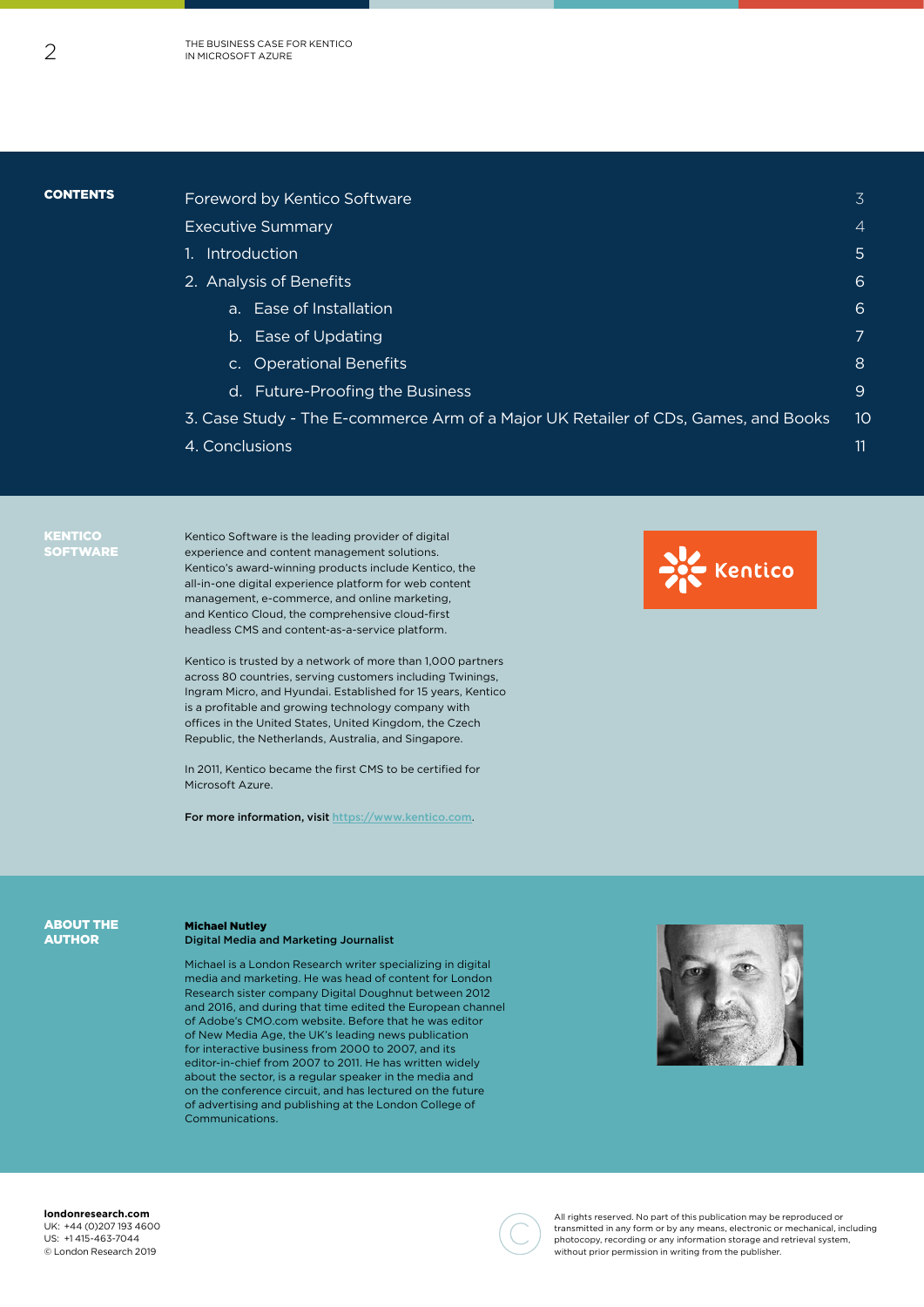### Foreword by Kentico Software



**Stephen Griffin** VP Marketing Kentico Software

As technologies evolve and the future unfolds, organizations will need to have a new way to work with content that will make them more efficient internally and allow them to deliver more impactful customer experiences externally.

With a digital experience platform, organizations can expect to be more agile and deliver better experiences that will inspire customer loyalty and retention, ultimately driving business growth. To succeed, marketers, developers, and others cross-functionally looking to deliver the right content to the right people at the right time will need to leverage modern technologies, be more creative, and optimize initiatives with audience segmentation, A/B testing, and advanced analytics.

Started in 2004, Kentico has always had one clear vision: to provide the best way to work with content. Despite many version updates, a broadening of the original platform to include e-commerce and online marketing capabilities, and the launch of a separate Cloud offering all bringing huge global recognition, today Kentico still holds that same vision. The backbone of its history – and its future – is simple: a commitment to delivering the platforms that help people tell stories that change the world.

In its 15-year history, Kentico has seen the market evolve and continues to help more and more organizations better connect with their customers and stay competitive in the market through award-winning web content management, digital marketing, and e-commerce functionality.

Globally, Kentico has gone from strength to strength, helping thousands of brands drive growth and create engaging customer experiences through an established network of digital agency partners. Thanks to the Kentico Partner Program, digital agencies benefit from support, training, discounts, and products that lead to faster time to market.

At Kentico, we proactively reach out to our customers and partners to get their feedback, which helps us shape the future of our products. We want to ensure we are investing in and developing innovative features that will allow new and existing users to leverage the best of what digital experience platforms have to offer, which is why we commissioned London Research for this report. We wanted to find out exactly how Kentico hosted on Microsoft's Azure platform has impacted organizations worldwide.



**londonresearch.com** UK: +44 (0)207 193 4600 US: +1 415-463-7044 © London Research 2019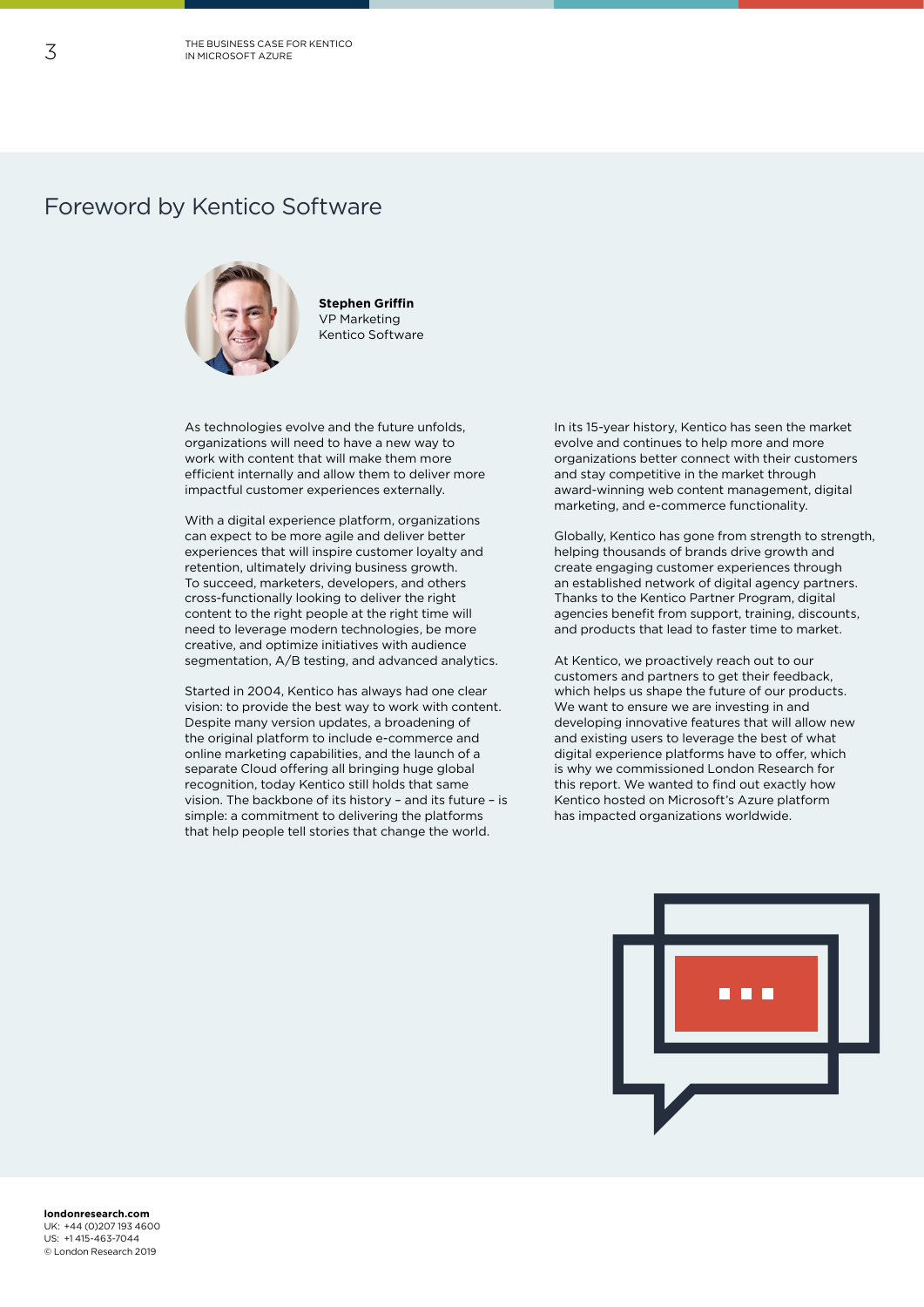### Executive Summary

Kentico commissioned London Research to examine the experience of clients and agencies using its CMS technology hosted in Microsoft's Azure. The report is based on in-depth interviews with three Kentico partner agencies and three client companies.

It looks at three categories of benefits derived from implementing Kentico in Azure: direct financial improvements, including reduced costs and increased revenues; softer benefits, including better customer experience and brand perception; and anticipated advantages, such as the ability of the platform to support future growth.

The report also breaks down the impact of moving to Kentico in Azure into three main sections: implementing the technology, updating sites using the technology, and other operational aspects. In the first of these, the research found that using Kentico in Azure dramatically reduced the time required for implementation. In one case an agency reported that a process that would have taken them 80 hours with their old CMS and hosting instead took only eight. It also meant no downtime, a benefit also reported by a major UK retailer.



Significant improvements were also reported in relation to the ease of updating sites using Kentico in Azure. These included one company that found it was able to move responsibility for updates from IT to the marketing team, saving a quarter of an IT salary. Another company noted that the time taken to update the site as part of the launch of a new range of products had gone down from between five and seven days to three hours. A third business said it had seen the time taken to carry out site updates fall by 40%.

The operational benefits reported are also significant. These include cost savings in both hosting and management, plus improved reliability, uptime, security, and scalability. One of the agencies interviewed reported a saving of some \$12,000 a month on hosting alone. In addition, all the agencies noted that Kentico in Azure was easy to use, making developments quicker and allowing the agency to be more agile.

The final factor identified by the research was the quality of support provided by Kentico and Microsoft. This was evident in the implementation phase, but also during operations. Clients and agencies alike noted Microsoft's work in the background to keep the lights on by handling and maintaining integrations with other products and platforms. This also contributed to the feeling that, by choosing Kentico in Azure, they were future-proofing their business.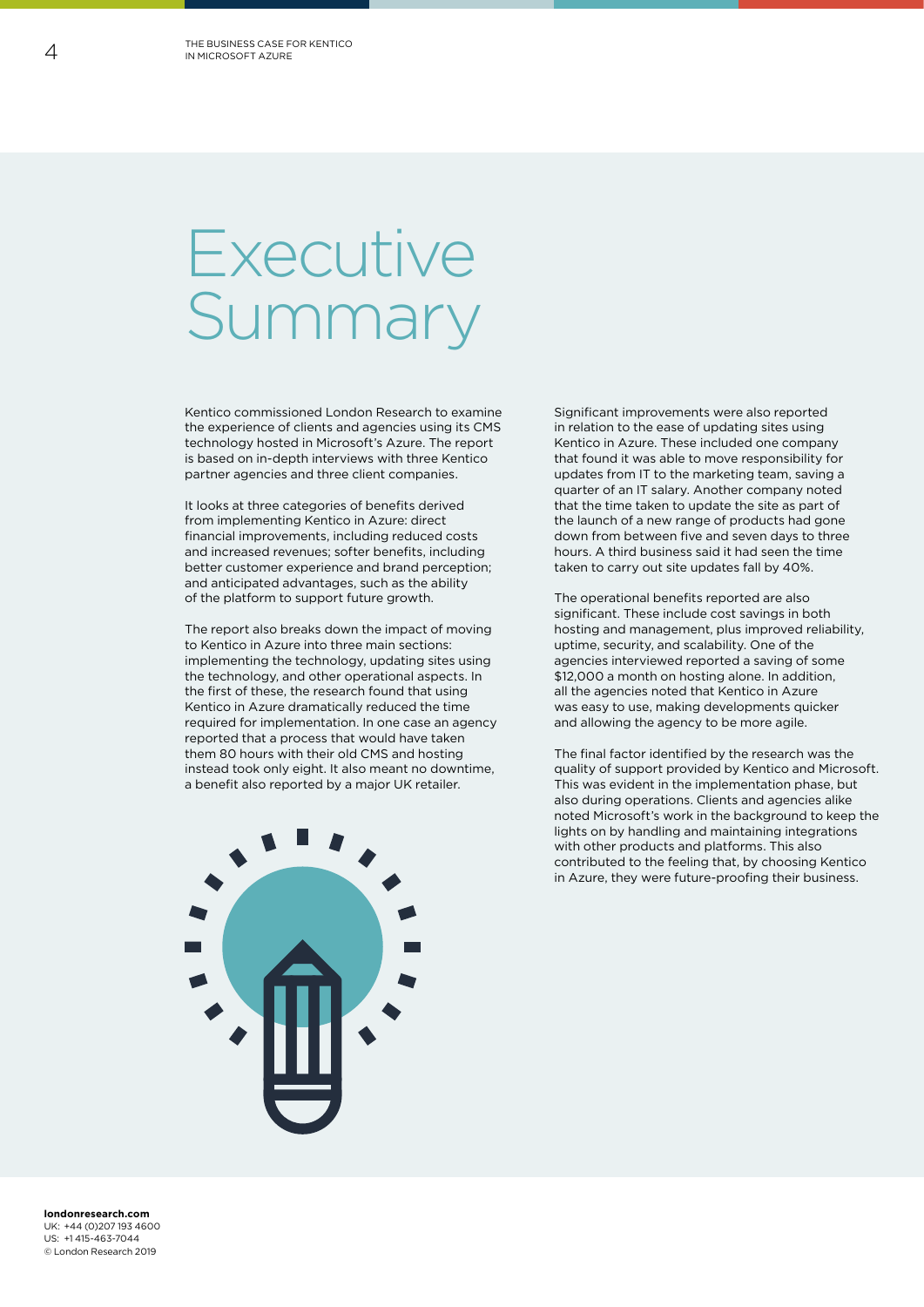## Introduction 1

This report looks at the business benefits experienced by Kentico customers and partner agencies in using Kentico's content management system, hosted on Microsoft's Azure platform. These include quantifiable impacts on both the bottom and top lines, as well as improvements to operations and customer experience, and less easily measured benefits such as improvements to brand perception and the preparedness of the business for the future.

In the first category – direct financial benefits – interviewees reported:

- Reduced hosting costs.
- Savings in time and resources required both to manage the implementation and to maintain and update the resulting sites.
- More control for marketers making site updates, thus saving IT costs.

Softer, less quantifiable benefits stemmed from better site performance and reliability. These included:

- Better brand perception and improved search performance, resulting in more leads for the business.
- Improved customer experience.
- Reduced numbers of calls to customer service helplines to resolve site-related issues.

Finally, there were perceived benefits of futureproofing the business. Interviewees spoke about Kentico in Azure meeting their need for a platform that would support their plans to expand their operations, both by being easy to scale and by facilitating moves into e-commerce, or to introduce marketing automation.

Each of these categories will be discussed in more detail in subsequent sections, along with the interviewees' assessment of the costs saved or revenues generated.

#### Methodology

This report is based on in-depth interviews conducted in April and May 2019 with Kentico customers using Kentico in Azure, and with agencies that build sites for clients and themselves using the same combination of technologies. The interviews were conducted on the basis of anonymity, to allow the interviewees to be as candid as possible about the business benefits of deploying Kentico in Azure.

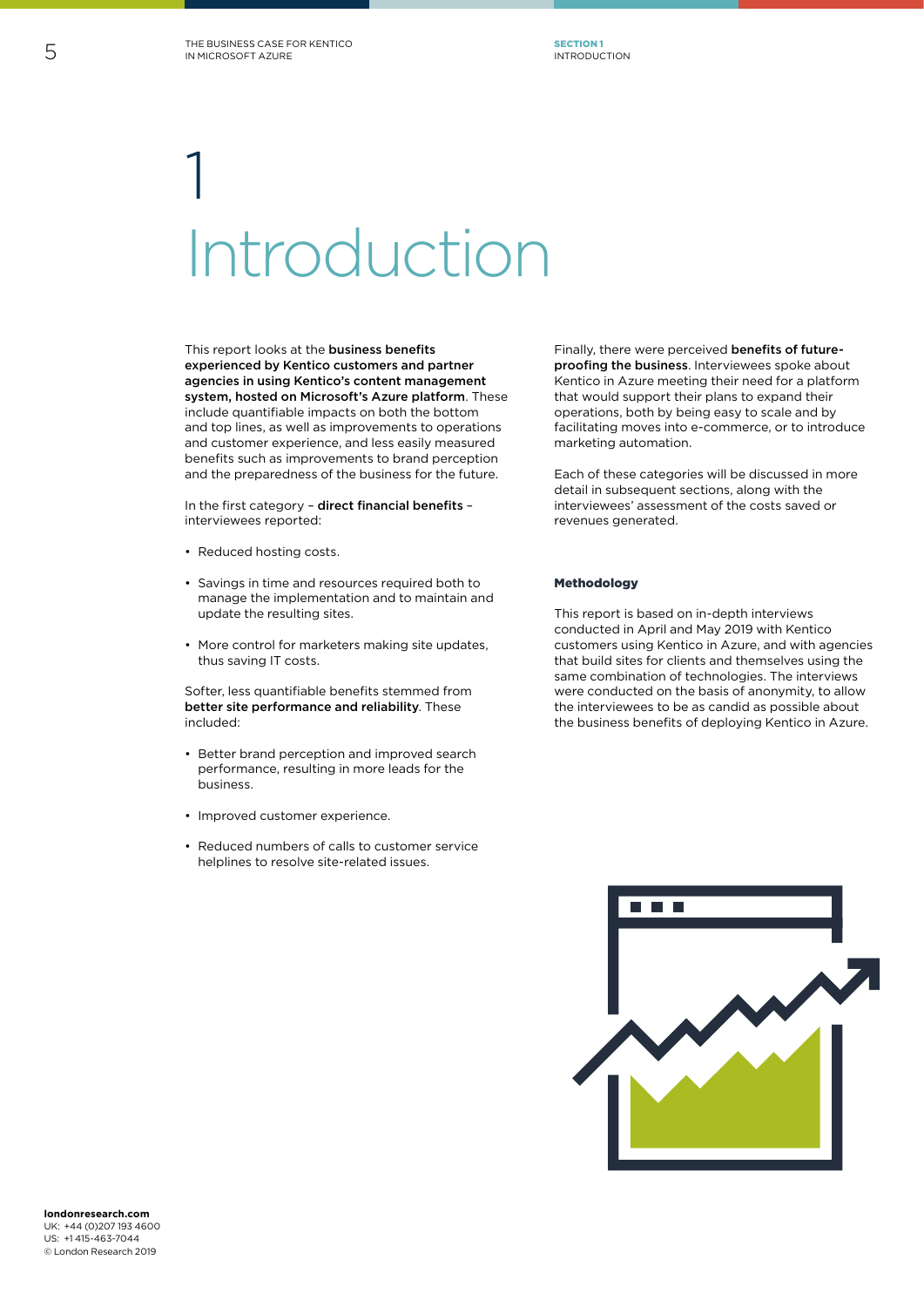SECTION 2 ANALYSIS OF BENEFITS

# Analysis of Benefits 2

#### a. Ease of Installation

The ease of implementing sites using Kentico in Azure was a key benefit reported by interviewees. It was also a major source of cost savings.

One US agency reported that the initial DevOps setup and eventual deployment for a client providing at-home care for seniors would typically take 80 hours – with the use of Azure, that effort instead took eight hours.

This was a complex implementation, with a need for a multiple-server network to be distributed geographically, with full redundancy. Minimizing downtime was also vital, as having the site down could result in potential leads being lost at a cost of thousands of dollars each. The agency reported a seamless deployment, with no downtime, allowing the client to spend the budget allocated for the deployment elsewhere.

*"We've all been through awful deployments – it's not the case here. It's totally automated – the system builds, tests, and deploys the application and content without any human intervention. Each server is individually rotated out of the load balancer for deployment, so there is no downtime."* 

**Chief Marketing Officer, US agency**

In another interview, a US flooring manufacturer also noted the ease of installation using Kentico in Azure, reporting a 'very easy' transition from open-source CMS concrete5 to Kentico in Azure. They also noted the high level of support from Kentico during the transition process.

A major UK retailer of recorded music, games, and books highlighted a further point about deployment: the quality of support provided by both Kentico and Microsoft (see *Section 3*). Once again, the deployment was complicated by both the high volume of transactional data, and the need to minimize downtime in order not to impact on customers shopping on the site.

The retailer's agency worked with the technical team at Microsoft to plan the deployment into Azure, which was then successfully executed. The agency noted that, since then, the supporting architecture for deploying largescale applications has greatly improved, both at Azure and with Kentico's V12 solution.



One US agency reported that a DevOps implementation for a client providing at-home care for seniors that would typically take 80 hours instead took eight as a result of being carried out in Azure.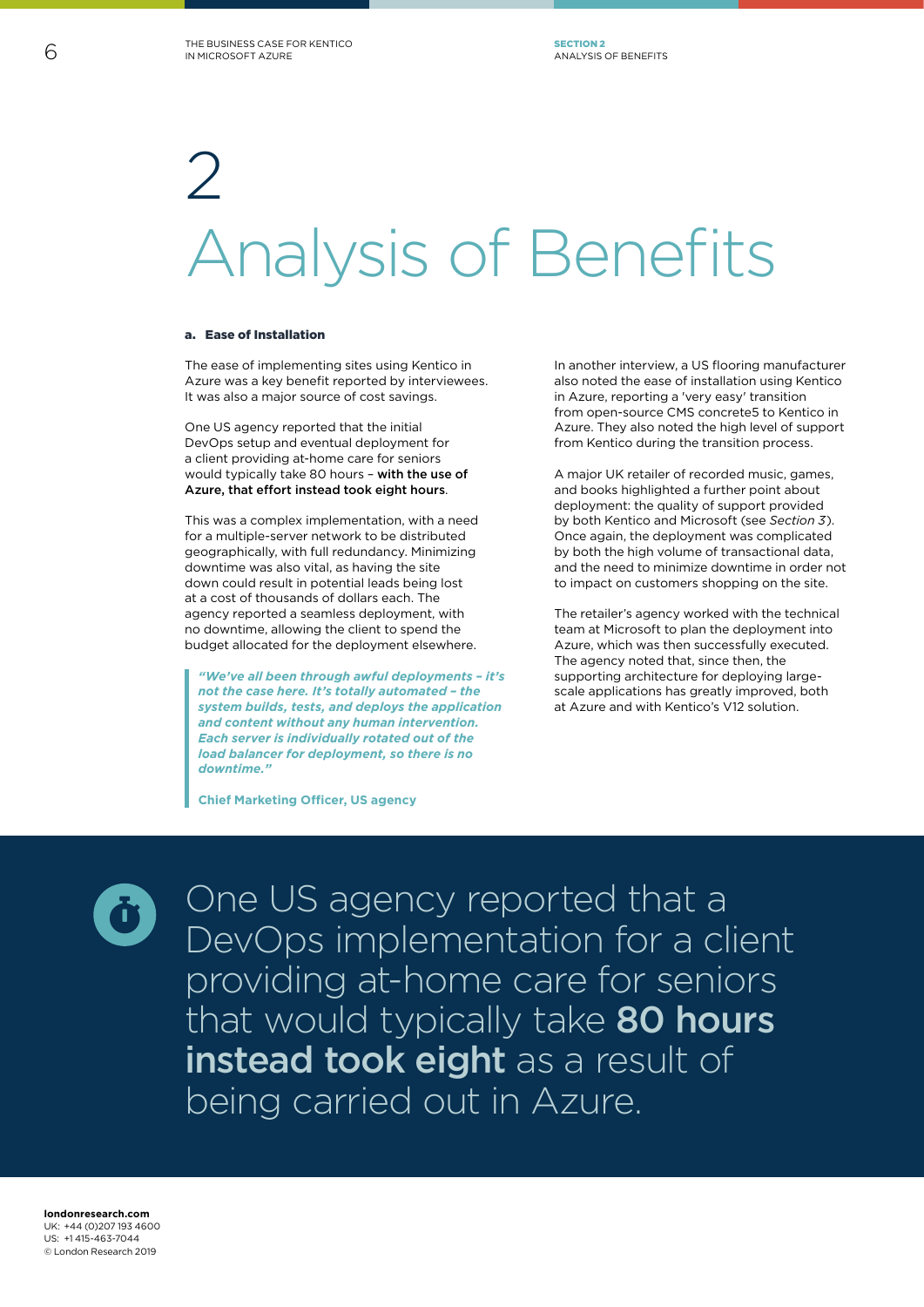

### The switch to Kentico reduced the time required to carry out updates by 40%.

#### b. Ease of Updating

After the speed of implementing systems using Kentico in Azure, perhaps the next most obvious benefit reported in the interviews was the ease and speed of updating the websites. This saves money but also gives marketers more control of the update process.

One agency interviewed described a client that had come to them for a redesign of their site but also wanted to reduce marketing's dependency on IT. The client's marketing team was accustomed to going to the IT team with requests for changes, but these were a low priority for IT.

The agency estimates that using Kentico in Azure for the new site has saved the client a quarter of an IT salary since the marketing team is now able to add new pages themselves.

The digital marketing coordinator at the US flooring company that switched to Kentico CMS in Azure from open-source content management system concrete5 noted that the company had previously outsourced updating of the site, but that the ease of use of the new version had enabled them to bring that in-house. It had also reduced the time required to carry out updates by 40%.

There was a similar story from a US tile manufacturer. The company had been using WordPress, and their marketing services coordinator was the only person updating the site. The company launches one or two new tile collections a month, and each launch required between five and seven days' work to update the site. They reported that using Kentico in Azure means that the process now takes only three hours.

This ease of use is mirrored on the agency side. Two agencies interviewed – one in the US and one in Australia – use Kentico in Azure for client projects and for their own in-house projects. One replaced a CMS they'd built themselves and described how Kentico in Azure has allowed them to be more agile and develop customer solutions faster and at higher quality, by allowing them to use the most up-to-date development tools.

*"I think customers get a much faster response, and it helps us gain new customers as we expand."* 

#### **Agency Co-owner and Software Architect**

The other agency interviewed also said that Kentico in Azure had cut their time to market. They reported that it allowed them to have clients transacting quicker than they could with the other platforms they used before moving over to Kentico.



Using Kentico in Azure for the new site has saved the client a quarter of an IT salary since the marketing team is now able to add new pages themselves.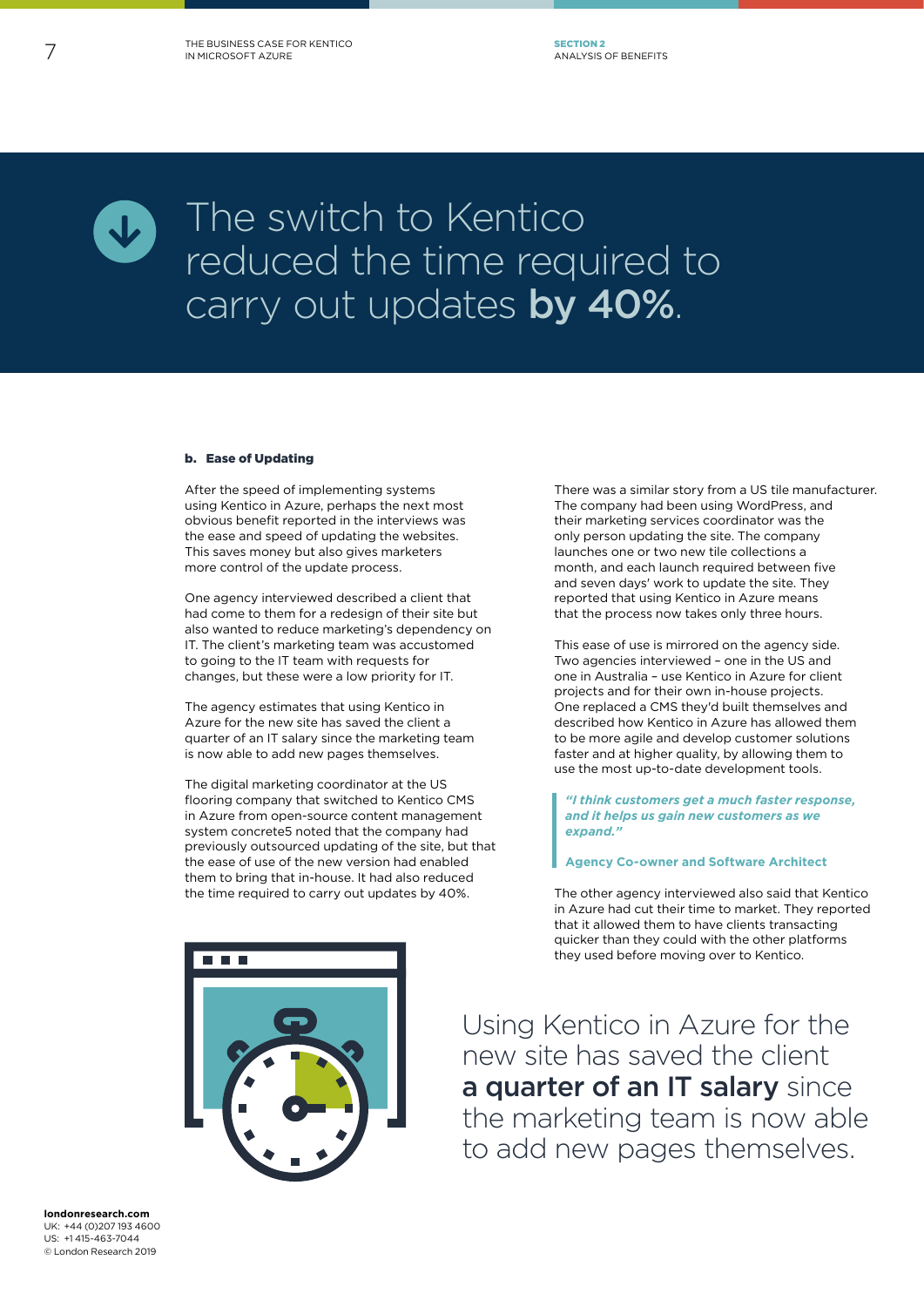SECTION 2 ANALYSIS OF BENEFITS

#### c. Operational Benefits

Once Kentico is running in Azure, both client companies and agencies see operational benefits. These include cost savings on hosting and management, reliability, uptime, and security improvements, as well as better SEO and customer experience.

The US flooring company interviewed operates through distributors, so its key website functions are helping potential customers find a dealer and allowing them to order samples. They report a 25% increase in sample orders since switching to Kentico in Azure in August 2018, with more people completing orders online and fewer calls to customer service as a result of an improved customer journey.

It is a similar story at the tile company as they sell mainly to architects and designers, with the bulk of sales going through distributors. They also measure sample orders as a key function of their site. Since moving to Kentico in Azure, they report a reduction in the number of calls to customer service as a result of ordering problems.

Other operational issues are more closely linked to the use of Azure for hosting. The agency behind the in-home care company's site noted the importance of performance in terms of both SEO and customer experience. The client has a very image-heavy site, which can present challenges when it comes to page load time and overall site performance. Despite that, the site has a load time of less than two seconds, which the agency attributes to having a content delivery network and geographic distribution, which means the servers don't have to go too far to deliver the components of the brand experience.

As a result, immediately after the new site launched using Kentico in Azure, site traffic was up by 11% due to SEO improvements and has continued to climb. According to the agency, both these factors have a critical influence on the number of leads the site attracts, and therefore on the growth of the business. Another agency interviewed also noted operational improvements as a result of the geographic location of Azure servers. It had found that the performance of its in-house hosting was degrading as it expanded its US operations. This was resolved by Azure, which allowed them to replicate storage at different locations across the country, delivering what the agency described as 'very high performance' for an application where uptime is critical. They also noted improved security.

These improvements came at a reduced cost. The agency is in the process of moving all its hosting to Azure, and its co-founder reported that it is saving about \$12,000 a month. There is also another benefit. The Azure licensing model allows the agency to host a few small business sites, creating a new revenue stream that is bringing in 'hundreds of dollars a month'.

The Australian agency interviewed reduced costs by moving to Azure too, compared to its previous use of Amazon Web Services. According to the creative and managing director, one of the principal reasons in this case was the simplicity of Azure compared to AWS.

*"AWS required a significant investment. For example, we had to bring a DevOps person on board. Now the internal tech team can manage the Azure instances; we can scope and deliver inhouse. That means saving three days' worth of a DevOps salary a week, so AU\$78,000 a year."*

#### **Agency Creative and Managing Director**

The agency also reports seeing a saving of about 30% in third-party costs in moving to Azure, both for itself and for its clients. There are also associated savings coming from less time being taken to manage the installations, amounting to about 40%.



A US flooring company reports a 25% increase in sample orders since switching to Kentico in Azure.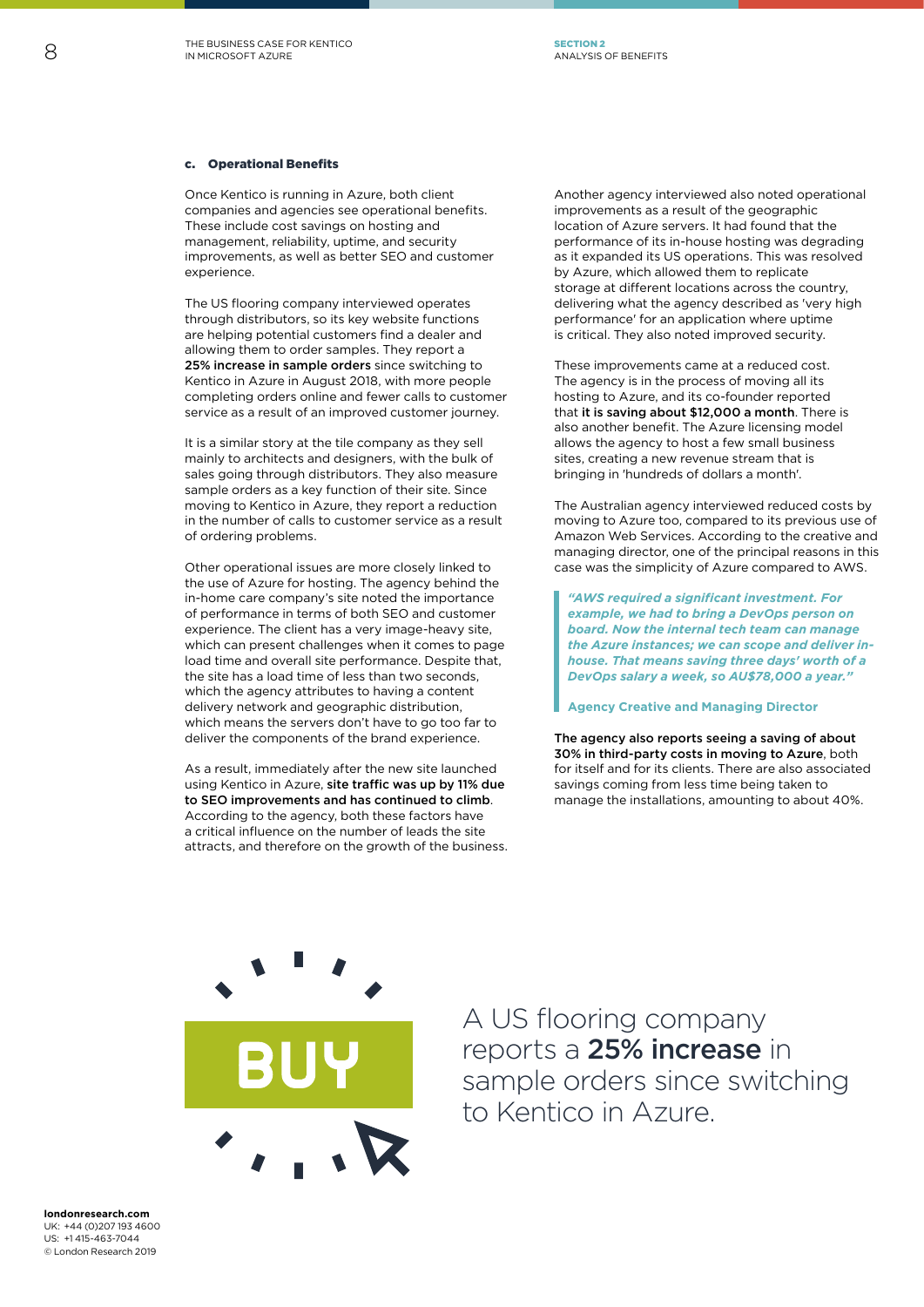SECTION 2 ANALYSIS OF BENEFITS

#### d. Future-Proofing the Business

The need for a platform that would support the ambitions of the business – both in terms of growth and of developing its offering – was critical for those interviewed in the choice of Kentico in Azure.

The flooring company wanted a replacement for a previous system it described as "not robust, not fit to build on for the future". They wanted to be able to integrate with product information management and to move to e-commerce. The fact that they were planning to update their enterprise resource planning system was also a factor.

Similar considerations were important at the tile manufacturer. They wanted a platform that would grow with them, allowing them to expand into e-commerce. They also wanted something simpler to work with than the plethora of WordPress plug-ins.

The point about integration was echoed by one of the agencies interviewed, which found Kentico made it easy for them to integrate with marketing automation tools such as HubSpot and Marketo.

Another agency interviewed had chosen to stop maintaining its own CMS, and replaced it with Kentico in Azure. According to the co-founder, their old system meant they couldn't keep up with the needs of their projects, and was damaging staff morale, as people felt they weren't developing their skills on new technology. Kentico in Azure allowed them not only to jump a whole generation of CMS development, but it also means they didn't have to worry about integrating with other systems since that is all handled by Kentico.

The agency was using its CMS to build microsites to promote a particular product in new territories across the US. The previous hosting arrangement meant that performance degraded as geographical reach expanded.

*"We needed a cloud-based solution that fixed that problem for us because it's basically something that we want to scale on demand to meet the need as we go further out into the country,"* the agency's co-founder explained.





Kentico in Azure allowed the agency not only to jump a whole generation of CMS development, but it also means they didn't have to worry about integrating with other systems since that is all handled by Kentico.

9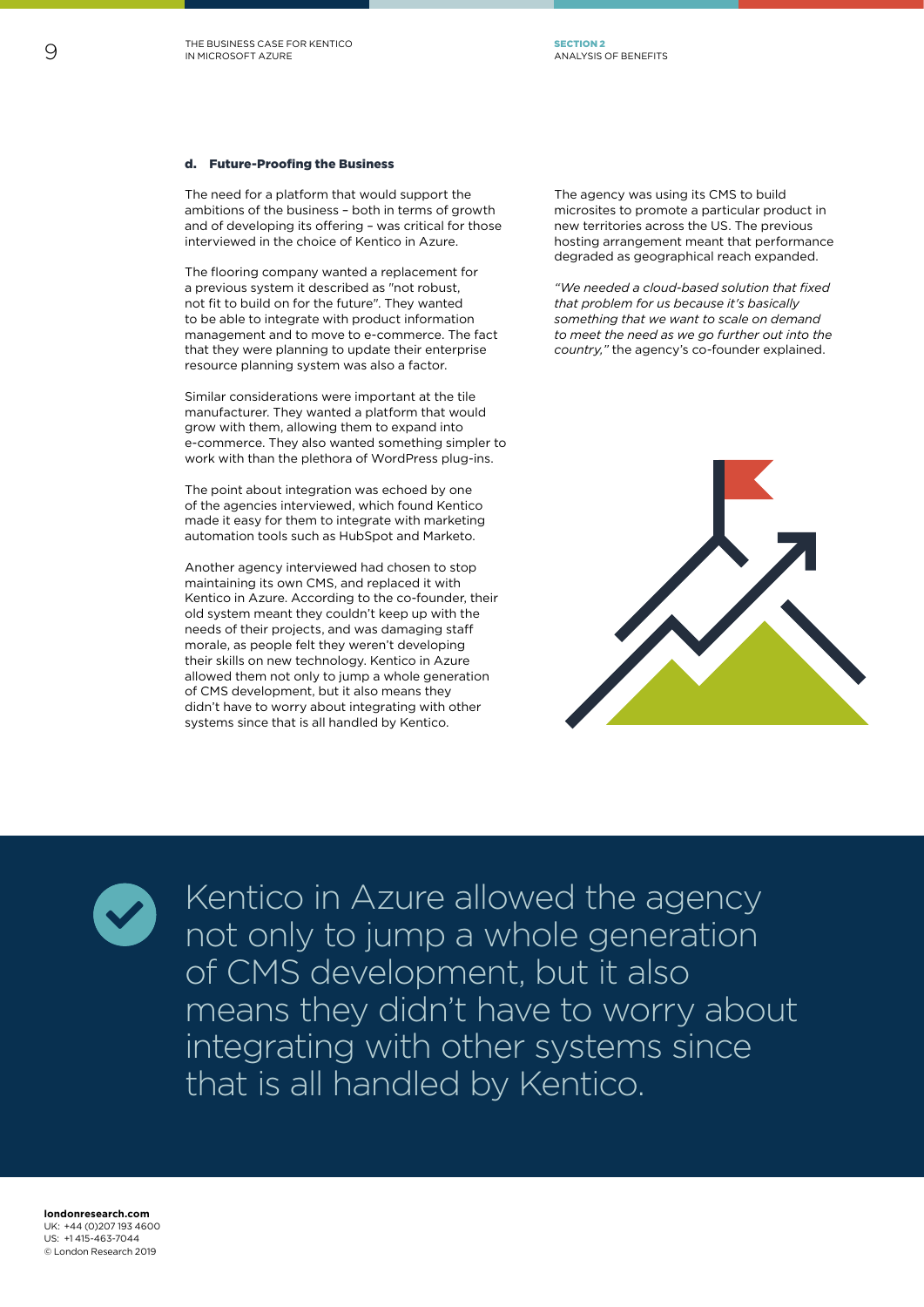SECTION 3 CASE STUDY

# Case Study 3

#### The E-commerce Arm of a Major UK Retailer of CDs, Games, and Books

E-commerce is at the heart of this retailer's strategy, as it is with most. Its current e-commerce site, built on Kentico's content management system, was launched in 2015. Two years later, the retailer's agency recommended a move to Azure from a SQL cluster on physical hardware and cloud web servers. The retailer had seen exponential growth in traffic and revenue over that time and needed a more flexible, scalable, and performant hosting environment. The agency felt Azure offered a way to address these needs and meet expected growth over the retailer's peak period.

The initial move into Azure presented a few minor challenges with regards to data migration due to the very high volume of transactional data and the desire to mitigate as much of the impact of downtime on customers, but they were easily solved.

The agency worked with Microsoft's technical team to plan the deployment into Azure, which was completed successfully. It supports weekly deployments during certain periods of the year, enabling rapid adaptations to the platform, both to implement new features and to ensure it is maintaining up-to-date security protocols.

#### The retailer's deployment of Kentico in Azure has delivered the following benefits:



Significant performance improvements, such as page speed improvement of 17%, with no additional codelevel performance changes.



Cost savings of more than 78% a year over a rigid physical-cloud solution (a six-figure annual sum).



Improved user experience, resulting in increased conversion rates and revenue. Increased traffic due to improvements in performance, user experience, and search ranking led to overall significant growth between 2017 and 2018, with increases in traffic, transactions, and revenue of about 60%. At the same time, the number of SKUs being handled by the platform increased significantly.

The site now supports more than **one million** transactions a vear and handles about 2,000 transactions and more than 2,500 concurrent users in peak hours.

A key benefit has been greatly increased flexibility and ease of operations during the retailer's peak pre-Christmas period. During this peak, teams from both the retailer and the agency were historically under pressure due to the scale of the revenue and transactions going through the site, and the need to make accurate advance judgements regarding traffic load in order to scale up physical hardware which could not then be adjusted to meet spikes or changes.

In previous years, the teams were unable to make updates to the platform during peak times as this would invariably result in customers no longer being able to place orders. The flexibility of Azure and Kentico meant the teams were able to separate the administration interface from the customer-facing website for little cost. This allowed greatly improved performance for both the administrators/editors of the site and for customers, who are no longer affected by largescale changes happening behind the scenes.

Additionally, using a physical database cluster was extremely limiting without incurring huge costs to scale up and down the platform before and after the peak. This is no longer an issue, since the ability to add and remove additional servers on Azure at a much lower setup effort and cost means the site can support this vital trading period.

Revenues from the e-commerce site overtook those from the retailer's best-performing high street store in October 2017. The site now supports more than one million transactions a year and handles about 2,000 transactions and more than 2,500 concurrent users during peak hours. It now represents a significant proportion of the retailer's overall revenue from over 100 physical stores.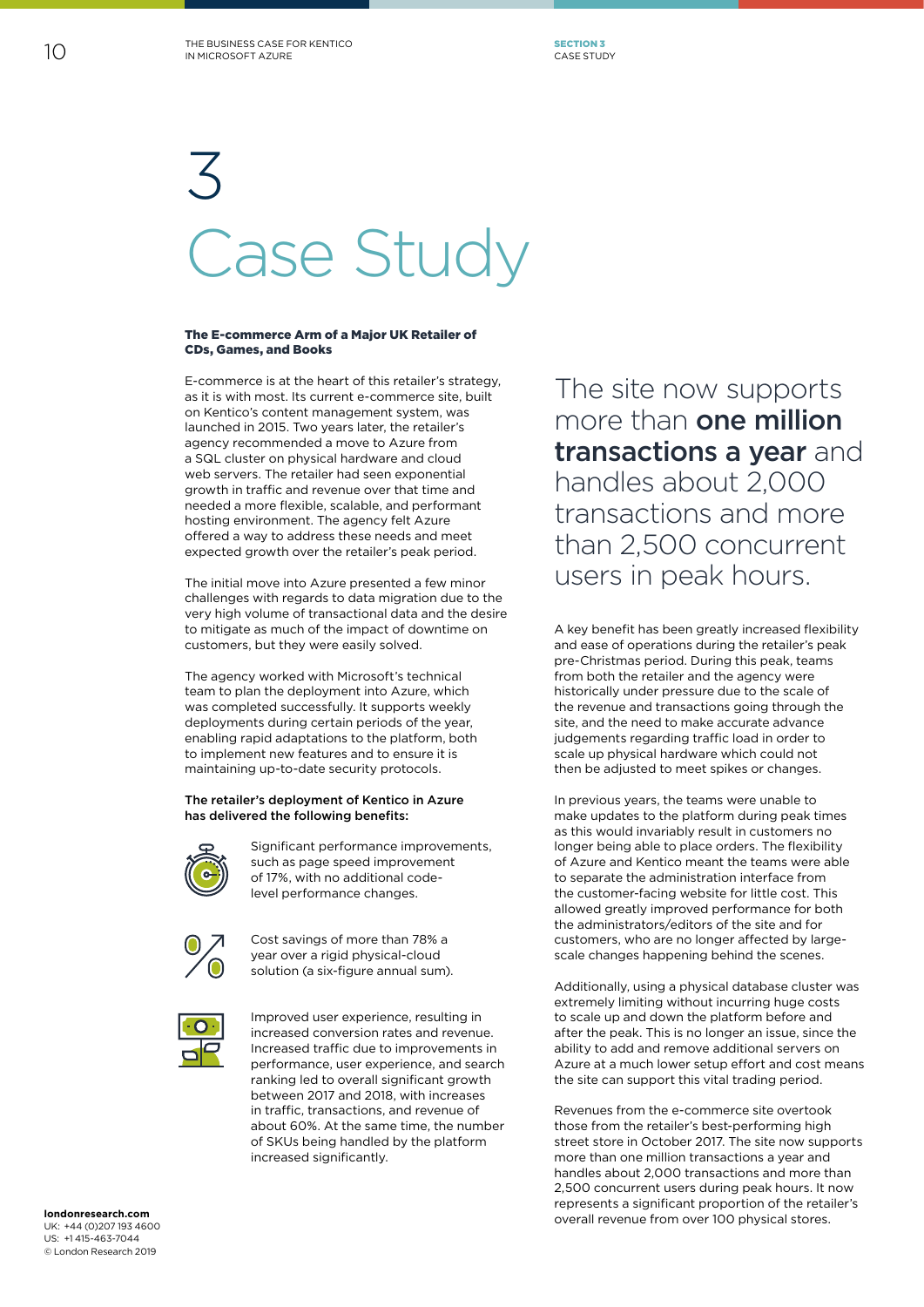## 4 Conclusions

*"Kentico in Azure is not less expensive than our previous system, but it's such an improvement that it's worth the money."*

**Digital Marketing Coordinator, flooring manufacturer**

As this report shows, companies that move to Kentico in Azure – and their agencies – report differing benefits from the move depending on their needs, priorities, and digital maturity. Hard measurements of resulting ROI are difficult to establish for similar reasons. A company's deployment may be too recent to allow for meaningful data, or it may be impossible to link improvements in website performance to increases in revenue.

This disparity of examples also makes it impossible to draw generalizations about the deployment of the technologies. However, two themes emerged from the research beyond the reports of costs saved, security and reliability improved, and businesses future-proofed.

The first theme was ease of use. The combination of Kentico and Azure makes life easier both for the IT teams installing the technologies – whether client or agency – and for the marketers who use them. Both sides also talked about how Kentico made EMS – and its pricing model – easy to understand, with agencies noting how this also made it easy for them to attract new clients.

The second theme was the level of support provided by both Microsoft and Kentico. Interviewees spoke about Azure 'keeping the lights on' with patches, integrations, and maintenance, and also about the ease of scaling their server capacity depending on need. They praised Kentico for being easy to work with, and for being available whenever help was needed. *"They've always had our backs, and helped us make the most of our spend,"* was one agency founder's comment.

Another agency head summed it up: *"The key is that Azure has made our lives easier. We always say we're hosting-agnostic, but we have a very clear preference."*

个

Beyond operational and financial benefits, two key themes emerged from the research: the **ease of use** and quality of support provided by both Kentico and Azure.

**londonresearch.com** UK: +44 (0)207 193 4600 US: +1 415-463-7044 © London Research 2019